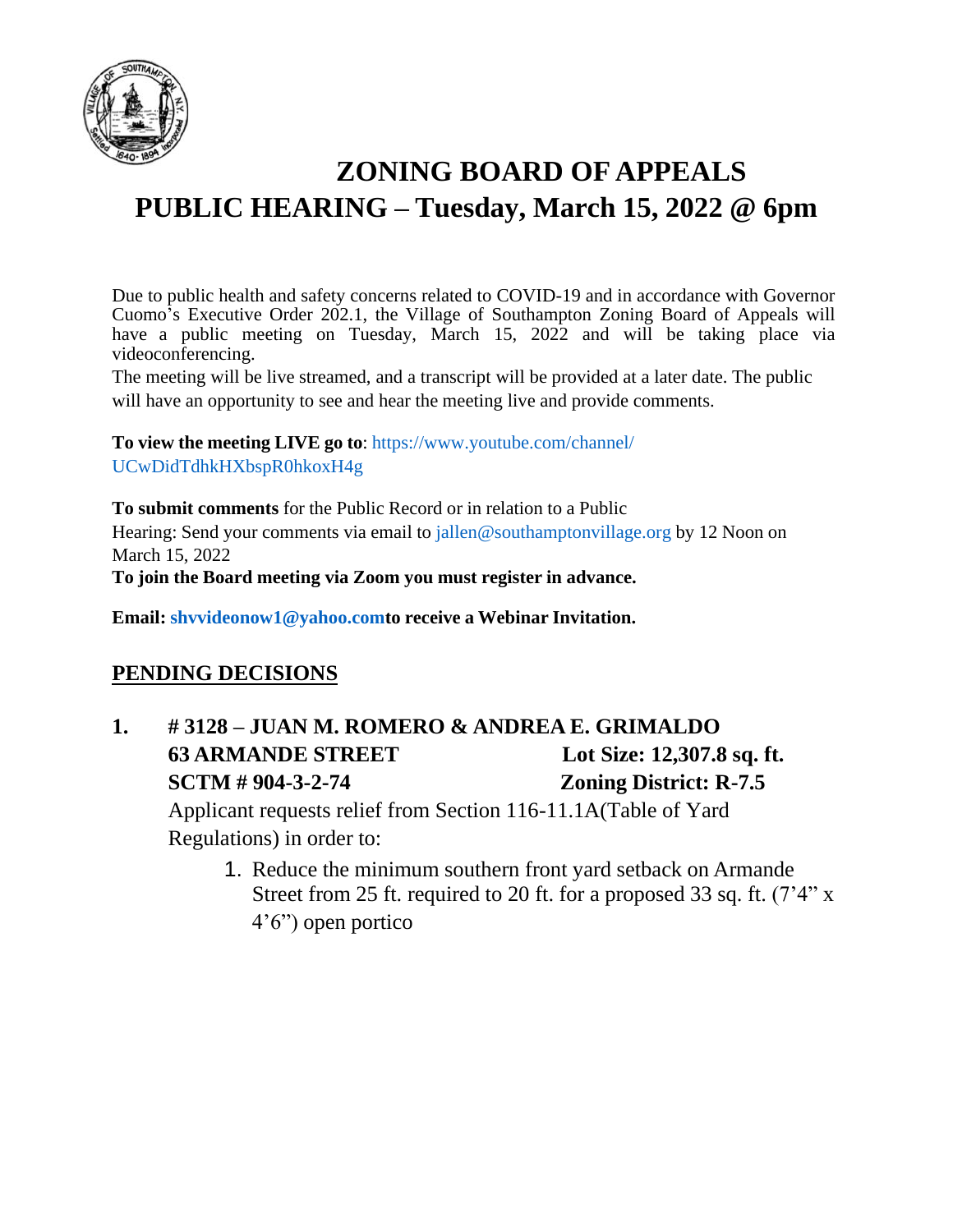## **2. # 3115 – ALVISE ORSINI & GEOFFREY VAN RAEMDONCK 143 HERRICK ROAD Lot Size: 18,769 sq. ft. SCTM # 904-19-2-26 Zoning District: R-12.5**

Applicant requests relief from Section 116-11.1 (Yard Regulations in Residence Districts) in order to:

- 1. Decrease the minimum eastern front yard setback (Little Plains Road) from 30 ft. required to 27 ft. (1.5 ft. to existing) to permit a 54 sq. ft. one-story addition
- 2. Decrease the minimum northern side yard setback from 15 ft. required to 14 ft. (5.6 ft. to existing)

#### **PENDING CASES:**

## **1. # 3117** - **POST CROSSING, LLC 104 POST CROSSING Lot Size: 21,109 sq. ft. SCTM # 904-7-1-17 Zoning District: R-7.5 APPLICANT REQUESTS ADJOURNMENT TO MARCH 24, 2022**

Applicant requests relief from Section 116-11.1 (Yard Regulations in Residence Districts) in order to permit the following:

**1.** Decrease the minimum southern side yard setback from 15 ft. required to 10 ft. for a 364 sq. ft. (14.1' x 26') Detached garage

### **2. # 3104 - TOWN & VILLAGE OF SOUTHAMPTON 51 POND LANE Lot Size: 34,970 sq. ft. SCTM # 904-14-3-16 Zoning District: R-20 ADJOURNED PENDING ARB; SEQRA DETERMINATION ADOPTED BY PLANNING BOARD**

Applicant requests relief from Section 116-9A(b)[1](Accessory Structure Not to Exceed 520 sq. ft.), Section 116-9A(d) (Accessory Structure Not to Exceed 16 ft. In Height), Section 116-9A(3) (Accessory Buildings Not to be Placed Within Front Yard), Section 116-9A(1)(e)(No Cellars in Accessory Buildings) in order to: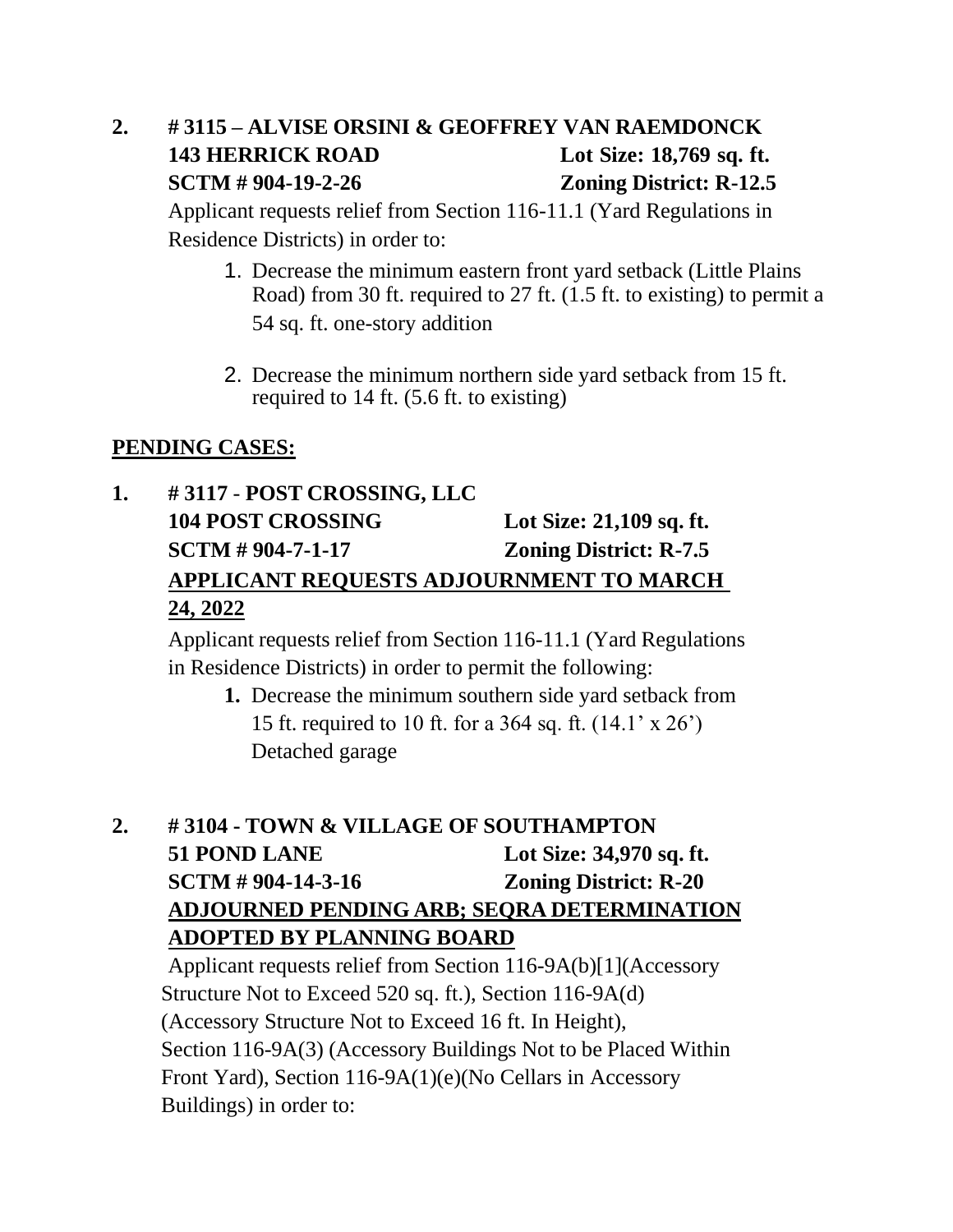- 1. Increase the maximum size of an accessory structure from 520 sq. ft. permitted to 570 sq. ft.; and
- 2. Decrease the minimum eastern front yard setback on Pond Lane for an accessory structure from 50 ft. required to 36.9 ft.; and
- 3. Increase the maximum height of an accessory structure from 16 ft. permitted to 24 ft.; and
- 4. Allow a cellar in an accessory structure for a 570 sq. ft. (15' x 38')
- 5. Decrease the minimum access driveway from 24 ft. required to 20 ft.

## **3. #3116 - OX HOUSE 1000, LLC 375 OX PASTURE ROAD Lot Size: 81,203 sq. ft SCTM # 904-11-3-31 Zoning District: R-120 APPLICANT REQUESTS ADJOURNMENT TO MARCH 24, 2022**

Applicant requests relief from Section 116-11.1C(1)(Minimum Distance From Street For Accessory Buildings) in order to:

> **1.** Decrease the minimum northern front yard setback on Marylea Drive from 90 ft. required to 50 ft.  $40$  ft. for a 5,712 sq. ft. (50' x 111') sunken tennis court

## **4. # 3125 - MICHAEL & KATHLEEN ANDERSON 41 VAN BRUNT STREET Lot Size: 13,009 sq. ft. SCTM # 904-8-2-18 Zoning District: R-7.5 APPLICANT REQUESTS ADJOURNMENT TO MAY 26, 2022**

Applicant requests relief from Section 116-11.1 (Yard Regulations in Residence Districts), Section 116-11.2 (Lot Coverage) and Section 116.17.1 (Maximum Floor Area of Dwelling) in order to:

- 1. Decrease the minimum southern front yard setback on Van Brunt Street from 30 ft. required to 26.7 ft. (22.9 ft. to existing)
- 2. Decrease the minimum western side yard setback from 15 ft. required to 7.8 ft. (23.5 ft. to existing)
- 3. Increase the maximum gross floor area from 2,794 sq. ft. permitted to 3,968 sq. ft. (3,328 sq. ft. existing) for a 640 sq. ft. (16' x 40') one-story addition.